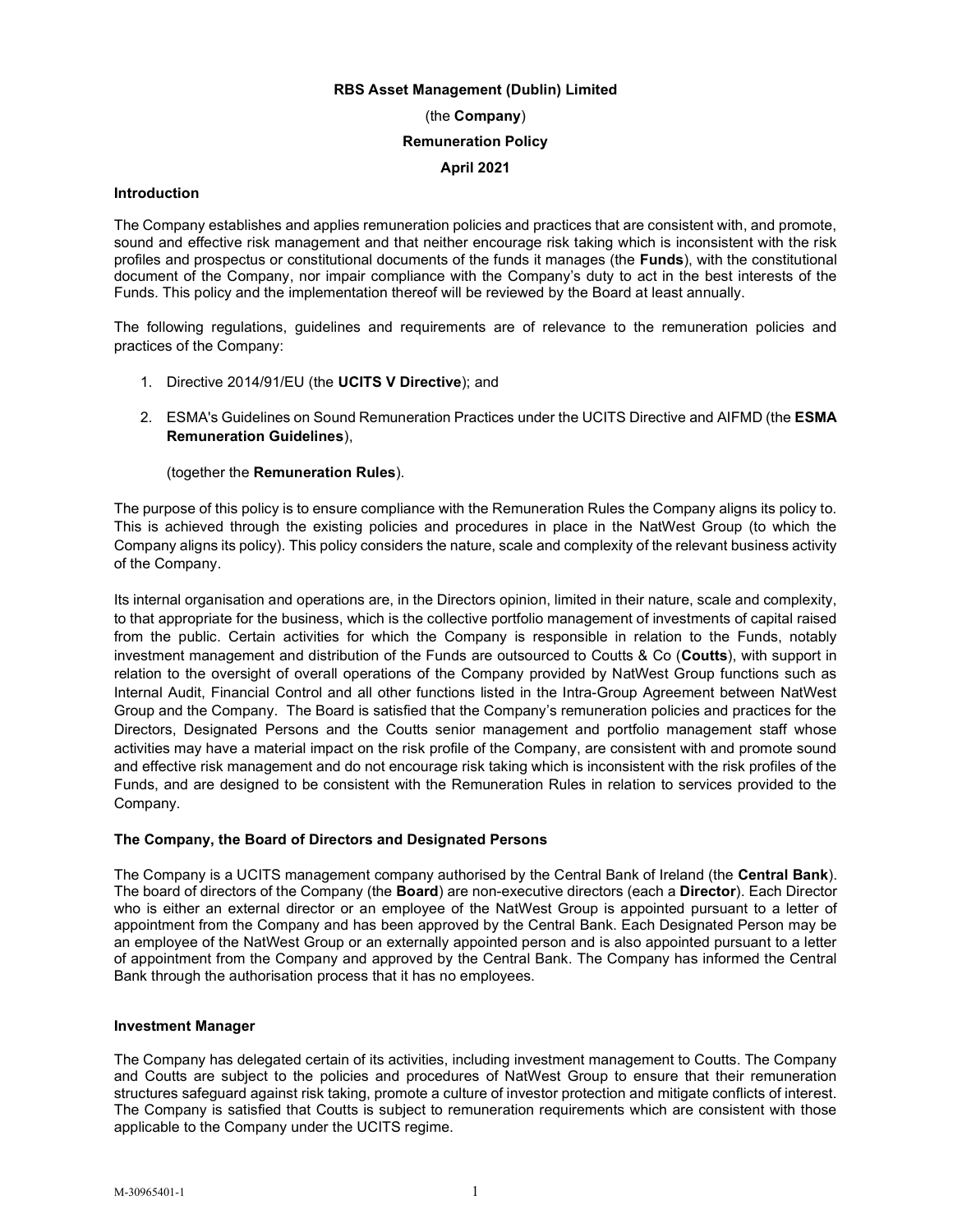#### Identified Staff

The Company's Identified Staff are the internal Directors, the Designated Persons and Coutts senior management and portfolio management staff. The Company does not have any other staff and the remuneration requirements only affect the Company in their application to the Board and Designated Persons. The fixed remuneration of all external Director and external Designated Person is approved by the NatWest Chief Governance Officer and Company Secretary under the Subsidiary Board and Committee Membership Mandatory Procedure. The fee payable to each external Director and external Designated Person is reviewed from time to time, based on the evolution of the Company's activities and the aggregate fees payable are disclosed in the annual report of the Funds. There is no variable remuneration for each external Director or external Designated Person other than the reimbursement of reasonable expenses as agreed with NatWest Group's Financial Control.

Pursuant to the letter of appointment between each (i) internal and/or external Director or (ii) internal and/or external Designated Person and the Company, only the external Directors and external Designated Persons are remunerated by the Company:

Each internal Director provided by NatWest Group does not receive any remuneration from the Company as they are remunerated as staff of NatWest Group. There is a recharge by NatWest Group to the Company for an internal Director;

Each external Director receives a fixed director's fee based on an expected number of meetings and the work required to oversee the operations of the Company, which is consistent with the powers, tasks, expertise and responsibility of the Director;

Each internal Designated Person provided by NatWest Group does not receive any remuneration from the Company as they are remunerated as staff of NatWest Group. There is a recharge by NatWest Group to the Company for an internal Designated Person; and

Each external Designated Person receives an agreed fee based on the expected time commitment to oversee the key management function for which they are responsible.

The Directors do not consider that a performance-related or deferred payment element is appropriate for the remuneration of Directors and Designated Persons at this time consistent with the limited scale and complexity of the Company's activities.

<NatWest Group Reward Policy> is a framework for the design of remuneration programmes in NatWest Group and shall apply to those categories of Coutts employees, including Coutts senior management and portfolio management staff, investment managers, risk takers and other NatWest functions such as Internal Audit and Financial Control whose professional activities have a material impact on the risk profiles of the funds. All NatWest Group staff incorporate rigorous Key Results Areas (KRAs) such as Customer, Risk and Control, People, Financial and Business Delivery as part of their performance and reviews, they are not incentivised to take risk product decisions are managed against risk benchmarks and the Investment Team manage funds within agreed risk and return tolerances to achieve the Investment Objectives of the funds. The Company is satisfied that NatWest Group is subject to remuneration requirements which are consistent with those applicable to the Company under the UCITS regime

#### Requirement for Remuneration Committee

Given the internal organisation of the Company and considering the size of the Company with the limited nature, scale and complexity of the activities of the Company, it is not considered proportionate for the Company to set up a remuneration committee. The net assets of the Funds, the legal structure of the Company as a UCITS management company with a Board of Directors and the Designated Persons are factors supporting the view that a remuneration committee would not be appropriate for the Company.

# **Disclosure**

The Company will comply with the disclosure requirements set out in the Remuneration Rules. The total amount of remuneration for the financial year paid by the Company to its identified staff, the aggregate amount of remuneration broken down by the relevant categories of its identified staff i.e. the (internal) Directors and Designated Persons excluding those categories of Coutts employees, including Coutts senior management and portfolio management staff , a description of how the remuneration has been calculated and any material changes to the Remuneration Policy will be disclosed in the Company's annual audited financial statements.

The fee payable to each external Director and external Designated Person is reviewed from time to time, based on the evolution of the Company's activities and the aggregate fees payable are disclosed in the annual report of the Funds. There is no variable remuneration for each external Director or external Designated Person